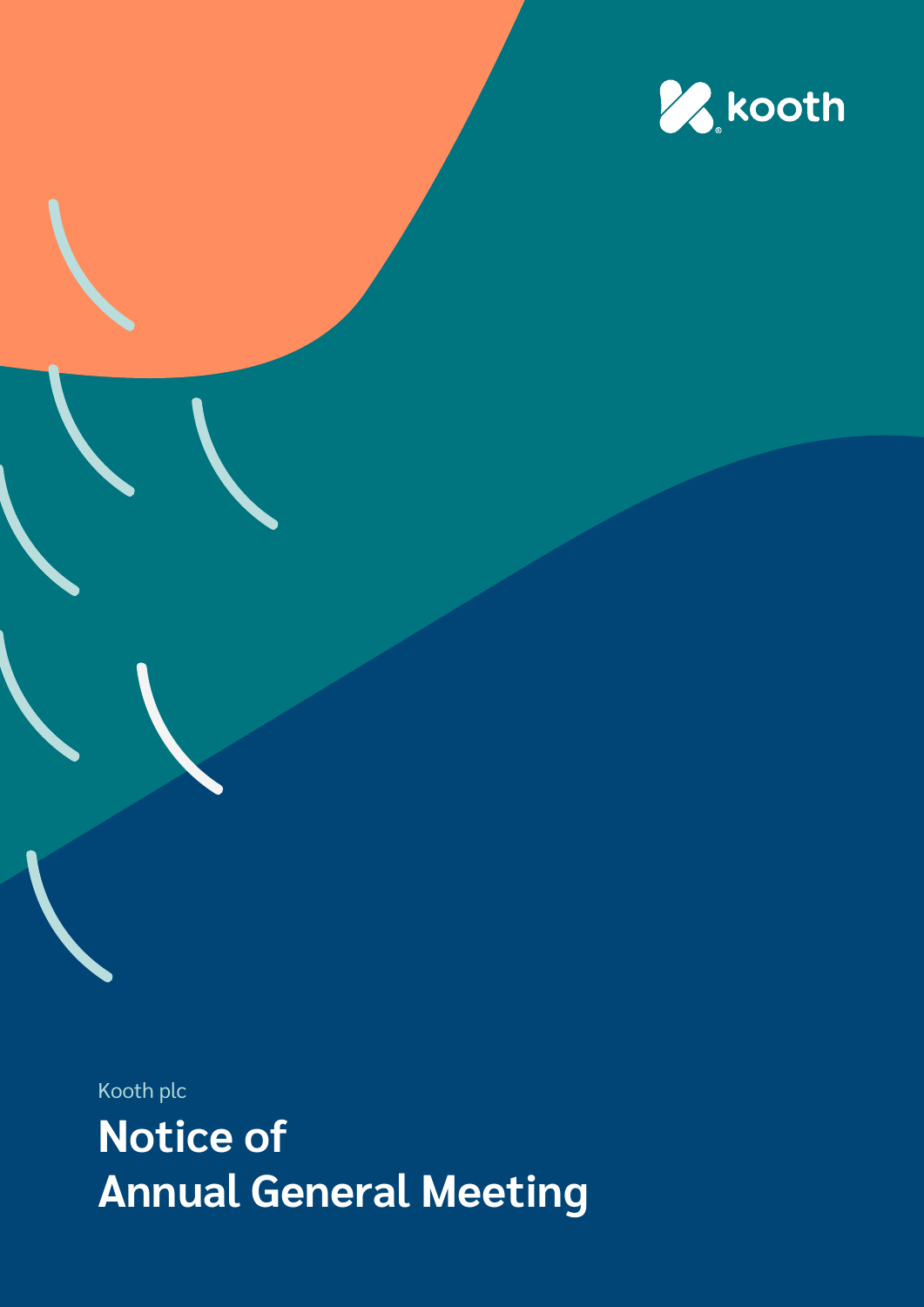# **Notice of Annual General Meeting Letter from the Chair**

#### **6 May 2022**

Dear Shareholder,

The Annual General Meeting ("AGM") of Kooth plc (the "Company") will be held at FTI Consulting, 200 Aldersgate Street, London, EC2A 4HD on Tuesday, 7 June 2022 at 11:00 a.m.

The formal Notice of AGM is set out on the following pages of this document, detailing the resolutions that the shareholders are being asked to vote on, along with explanatory notes of the business to be conducted at the AGM.

### **Your vote**

I would encourage you to appoint the chair of the meeting as proxy to vote as you direct at the AGM. A Proxy Form is enclosed with this Notice of AGM for you to complete and return or you can submit your Proxy Form electronically at www.sharevote.co.uk or through the CREST service. Alternatively, if you have already registered with our registrar's online portfolio service, Shareview, you can submit your proxy by logging on to your portfolio at www.shareview.co.uk using your usual user ID and password. For further details on appointing a proxy please see the notes to the Notice of the AGM below. Please note that all Proxy Forms and appointments must be received by 11.00am on Wednesday 1 June 2022.

If I am appointed as proxy I will, of course, vote in accordance with any instructions given to me. If I am given discretion as to how to vote, I will vote in favour of each of the resolutions to be proposed at the AGM.

Voting on the business of meeting will be conducted by way of show of hands. The results of voting on the resolutions will be announced via a regulatory announcement and posted on the Company's website as soon as practicable after the AGM.

### **Your questions**

The Board appreciates that the AGM is an important forum for shareholders to engage with the Board, and shareholders are therefore invited to submit questions on the business of the AGM in advance by emailing investorrelations@kooth.com with the subject line – Questions AGM 2022. Questions must be received by no later than 6:30 p.m. on 1 June 2022. Please ensure you include your name and shareholder reference number (as shown on your Proxy Form) with your question. Responses to frequently asked questions across key themes relevant to the business of the meeting will be posted on our website prior to the last day for receipt of Proxy Forms as specified above.



| <b>Letter from the Chair</b>                                     |    |
|------------------------------------------------------------------|----|
| <b>Notes to the Notice of Meeting</b>                            |    |
| <b>Explanatory notes to the Notice of Annual General Meeting</b> | 16 |

# **Contents**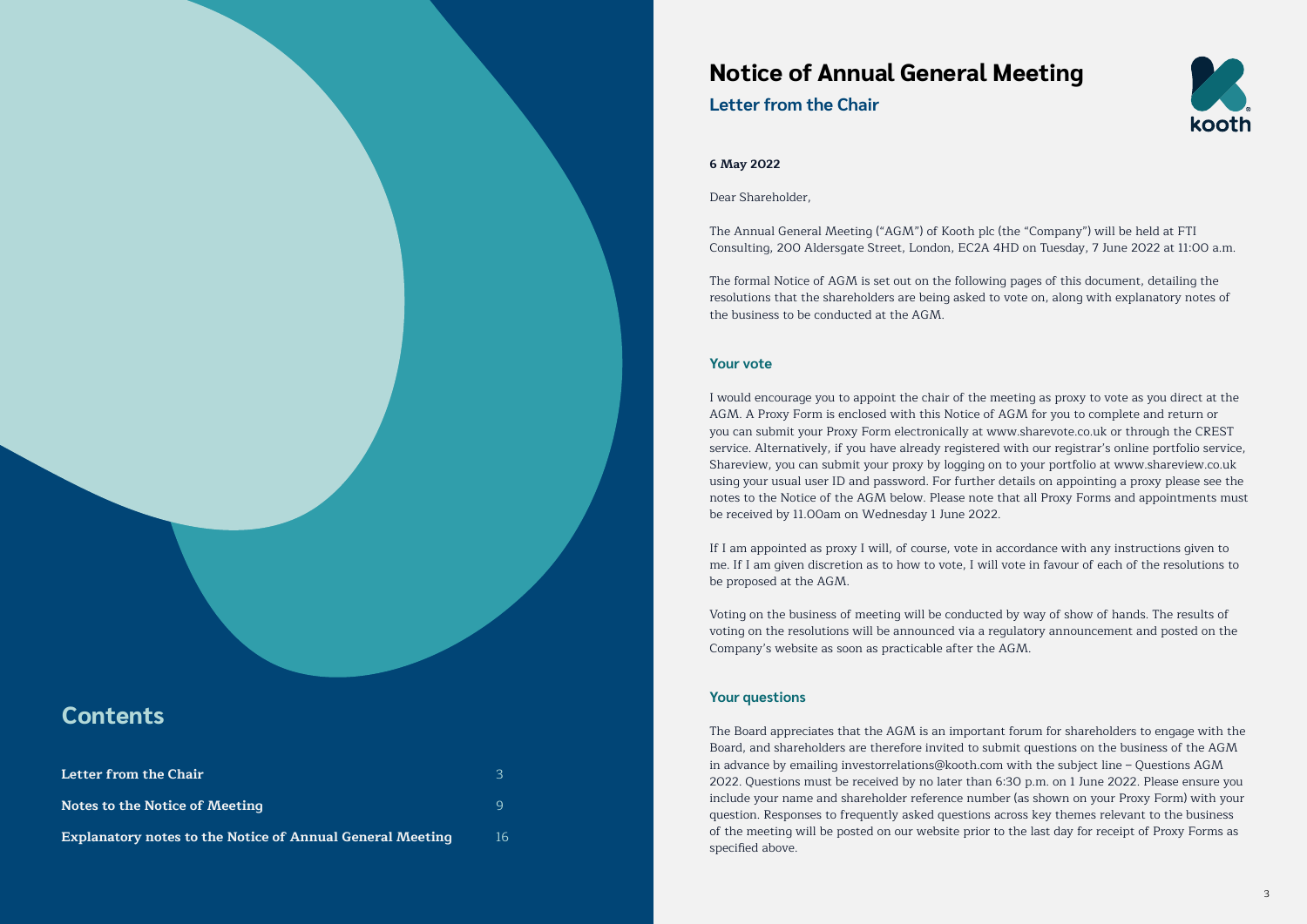#### **Recommendation**

The Board considers that the resolution set out in the Notice of AGM are in the best interests of the Company and its shareholders as a whole. The Directors therefore recommend that shareholders vote in favour of each of the resolutions, as they intend to do in respect of their own shareholdings.

Yours faithfully,

Fletation

**Peter Whiting** Chair

#### **NOTICE IS HEREBY GIVEN that the Annual General Meeting of Kooth plc (company number 12526594 (the "Company") will be held at FTI Consulting, 200 Aldersgate Street, London, EC2A 4HD on Tuesday, 7 June 2022 commencing at 11:00 a.m for the purposes outlined below.**

#### **To consider and, if thought fit, to pass the following resolutions as ordinary resolutions:**

- 1. To receive and adopt the Company's annual accounts for the year ended 31 December 2021 together with the directors' report and auditor's report on those accounts.
- 2. To re-appoint Grant Thornton (UK) LLP as the Company's auditor to hold office from the conclusion of this annual general meeting until the conclusion of the next annual general meeting of the Company at which accounts are laid before the Company.
- 3. To authorise the directors to determine the remuneration of the Company's auditors.
- 4. To re-elect Peter Whiting, who retires from the board of directors of the Company in accordance with the Company's articles of association, as a director of the Company.
- 5. To re-elect Tim Barker, who retires from the board of directors of the Company in accordance with the Company's articles of association, as a director of the Company.
- 6. To re-elect Sanjay Jawa, who retires from the board of directors of the Company in accordance with the Company's articles of association, as a director of the Company.
- 7. To re-elect Prof. Dame Sue Bailey, who retires from the board of directors of the Company in accordance with the Company's articles of association, as a director of the Company.
- 8. To re-elect Simon Philips, who retires from the board of directors of the Company in accordance with the Company's articles of association, as a director of the Company.
- 9. To re-elect Kate Newhouse, who retires from the board of directors of the Company in accordance with the Company's articles of association, as a director of the Company.
- 10. That, pursuant to section 551 of the Companies Act 2006 (the "Act"), the directors be and are generally and unconditionally authorised to exercise all powers of the Company to allot Relevant Securities (as defined below):
	- a. comprising equity securities (as defined in section 560 of the Act) up to an aggregate
		- i. to holders of ordinary shares in proportion (as nearly as may be) to the respective number of ordinary shares deemed to be held by them; and
		- ii. to holders of other equity securities as required by the rights of those securities or as the directors otherwise consider necessary,

nominal amount of £1,101,859.20 (including within such limit any shares issued or rights granted under paragraph (b) below) in connection with an offer or issue by way of rights:

subject to such exclusions or other arrangements as the directors may deem necessary or expedient in relation to fractional entitlements, legal or practical problems arising in any overseas territory, the requirements of any regulatory body or stock exchange or any other matter whatsoever; and

b. in any other case, up to an aggregate nominal amount of £550,929.60,

provided that (unless previously revoked, varied or renewed) these authorities shall expire on the earlier of fifteen months from the date on which this resolution is passed and the conclusion of the annual general meeting of the Company to be held in 2023, save that, in each case, the Company may make an offer or agreement before the authority expires which would or might require Relevant Securities to be allotted after the authority expires and the directors may allot Relevant Securities pursuant to any such offer or agreement as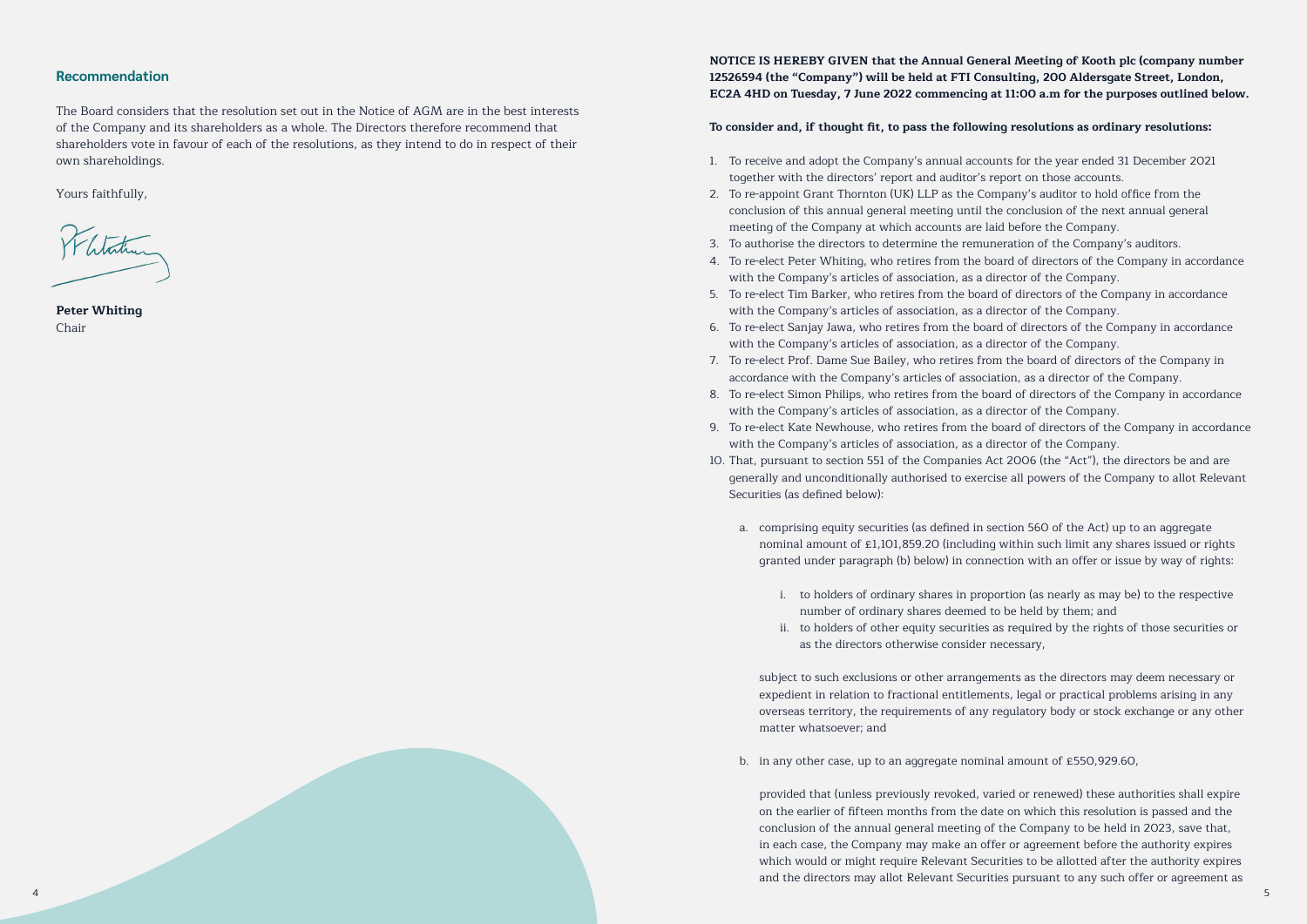if the authority had not expired.

In this resolution, **"Relevant Securities"** means shares in the Company or rights to subscribe for or to convert any security into shares in the Company; a reference to the allotment of Relevant Securities includes the grant of such a right; and a reference to the nominal amount of a Relevant Security which is a right to subscribe for or to convert any security into shares in the Company is to the nominal amount of the shares which may be allotted pursuant to that right.

These authorities are in substitution for all existing authorities under section 551 of the Act (which, to the extent unused at the date of this resolution, are revoked with immediate effect).

#### **To consider and, if thought fit, to pass the following resolutions as special resolutions:**

- 11. That, subject to the passing of resolution 10 and pursuant to section 570 of the Act, the directors be and are generally empowered to allot equity securities (within the meaning of section 560 of the Act) for cash pursuant to the authorities granted by resolution 10 as if section 561(1) of the Act did not apply to any such allotment, provided that this power shall be limited to:
	- a. equity securities (as defined in section 560 of the Act) in connection with an offer or issue by way of rights:
		- i. to holders of ordinary shares in proportion (as nearly as may be) to the respective number of ordinary shares deemed to be held by them; and
		- ii. to holders of other equity securities as required by the rights of those securities or as the directors otherwise consider necessary,

subject to such exclusions or other arrangements as the directors may deem necessary or expedient in relation to fractional entitlements, legal or practical problems arising in any overseas territory, the requirements of any regulatory body or stock exchange or any other matter whatsoever; and

b. the allotment of equity securities pursuant to the authority granted by paragraph (b) of resolution 10 up to an aggregate nominal amount of £165,278.88;

and (unless previously revoked, varied or renewed) these authorities shall expire at such time as the general authority conferred on the directors by resolution 10 above expires, save that the Company may make an offer or agreement before the power conferred by this resolution expires which would or might require equity securities to be allotted for cash after this power expires and the directors may allot equity securities for cash pursuant to any such offer or agreement as if this power had not expired.

purchases (as defined in section 693(4) of the Act) of its ordinary shares provided that in doing so

- 12. That, the directors be and are generally and unconditionally empowered to make market it:
	- a. purchases no more than 3,305,577 ordinary shares in aggregate;
	- b. pays not less than £0.05 (excluding expenses) per ordinary share; and
	- c. pays a price per share that is not more (excluding expenses) per ordinary share than the higher of:
		- immediately before the day on which it purchases that share; and
		- stabilisation measures,

i. 5% above the average of the middle market quotations for the ordinary shares as derived from the London Stock Exchange Daily Official List for the five business days ii. the price stipulated by Article 3(2) of Delegated Regulation (EU) 2016/1052 of 8 March 2016 relating to the conditions applicable to buy-back programmes and

and (unless previously revoked, varied or renewed) this authority shall expire at such time as the general authority conferred on the directors by resolution 10 above expires, save that the Company may, if it agrees to purchase ordinary shares under this authority before it expires, complete the purchase wholly or partly after this authority expires.

By order of the Board

 $RM1 \wedge$ 

**Richard Almond** Company Secretary 6 May 2022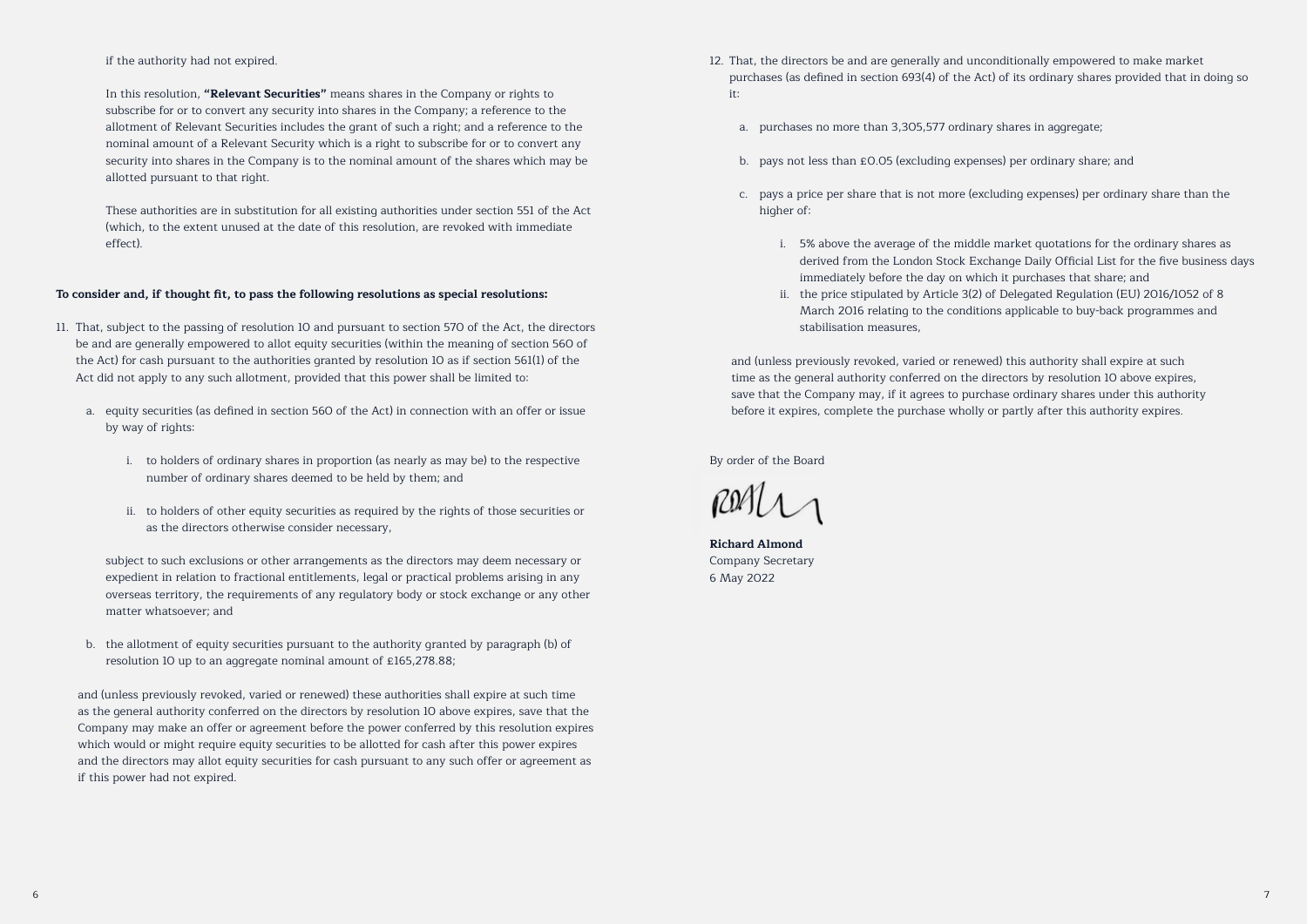# **Notes to the Notice of Meeting**

# **Entitlement to attend and vote**

1. Only those shareholders registered on the Company's register of members as at 6:30 p.m. on Wednesday 1 June 2022, or if this meeting is adjourned, at 6:30 p.m. on the day which is two business days prior to the adjourned meeting, shall be entitled to attend and vote at the meeting. Changes to the register of members after the relevant deadline shall be disregarded in determining the rights of any person to vote at the meeting. Shareholders who wish to attend the meeting are required to pre-register by emailing their full name to investorrelations@kooth. com with the subject line - Attendance AGM 2022. Only those shareholders registered as at 11:00 a.m on Monday 6 June 2022 shall be entitled to attend the meeting.

# **Website giving information regarding the meeting**

2. A copy of this notice and other information regarding the meeting can be found at https:// investors.kooth.com/documents/. Shareholders may not use any electronic address provided in either this notice or any related documents (including the Proxy Form) to communicate with the Company for any purposes other than those expressly stated.

# **Attending the meeting**

3. Shareholders are requested to bring with them suitable evidence of their identity to facilitate entry to the meeting. Persons who are not shareholders of the Company (or their appointed proxy) will not be admitted to the AGM unless prior arrangements have been made with the Company. For security reasons, all hand luggage may be subject to examination prior to entry to the AGM. We ask all those present at the AGM to facilitate the orderly conduct of the meeting and comply with all reasonable health and safety requirements. If a shareholder is unable to meet such reasonable health and safety requirements or threatens the orderly conduct of the meeting due to their behavior, we reserve the right to require that person to leave. In addition, if the meeting is already at capacity based on any limits on gathering imposed or recommended by the UK government at the time, we reserve the right to refuse entry to the meeting.

# **Appointment of Proxies**

shareholder of the Company but must attend the meeting to represent you. You can only appoint

- 4. If you are a shareholder who is entitled to attend and vote at the meeting, you are entitled to appoint one or more proxies to exercise all or any of your rights at the meeting and you should have received a proxy form with this notice of meeting. A proxy does not need to be a a proxy using the procedures set out in these notes and the notes to the proxy form.
- 5. Shareholders can:
	- a. Appoint a proxy or proxies and give proxy instructions by returning the enclosed proxy form by post (see note 9).
	- b. Register their proxy appointment electronically (see note 10).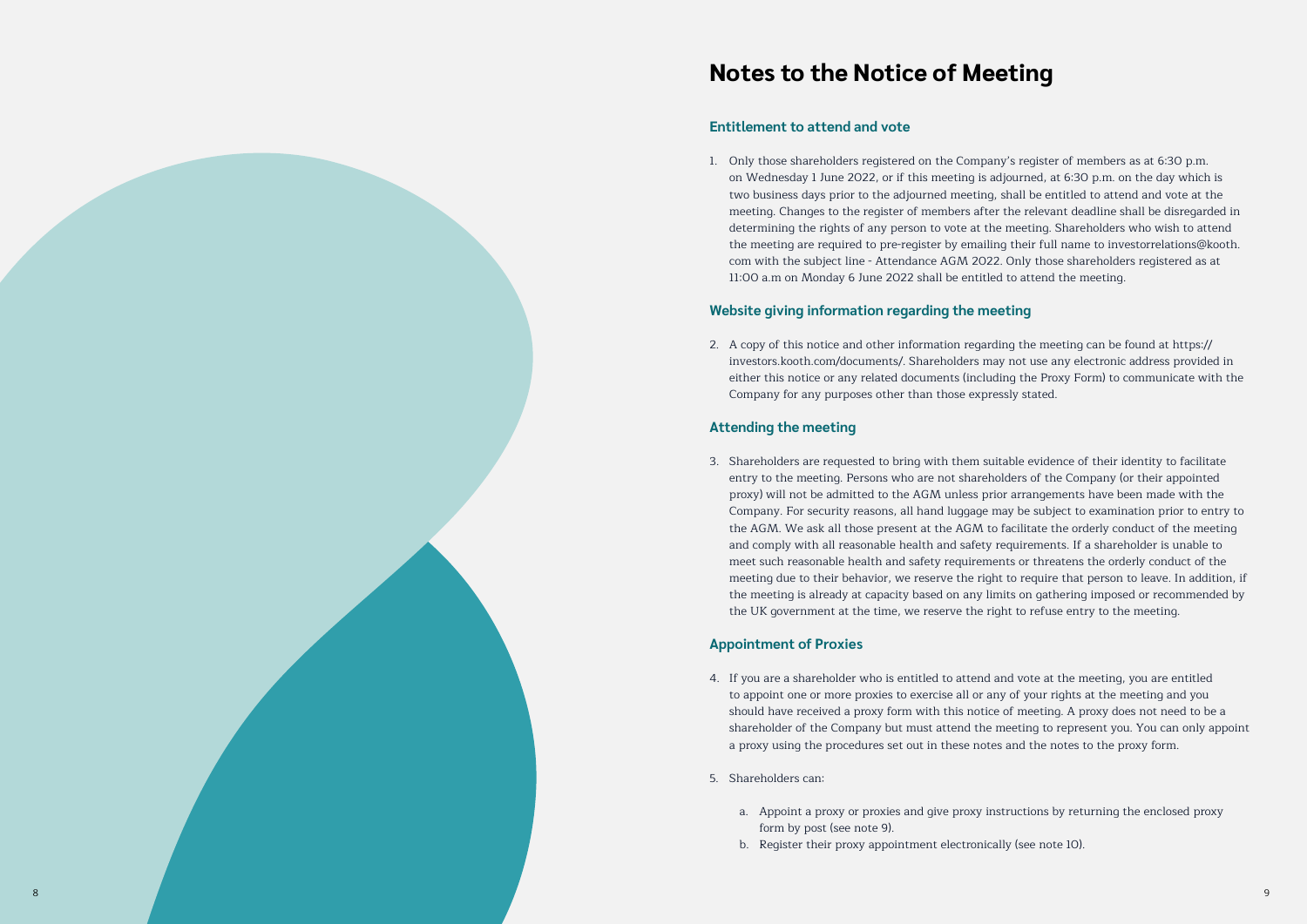- c. If a CREST member, register their proxy appointment by utilising the CREST electronic proxy appointment service (see note 11).
- d. If you are an institutional investor you may be able to appoint a proxy for the AGM, and any adjournment thereof, electronically via the Proxymity platform, a process which has been agreed by the Company and approved by the Registrar. (see note 12)

6. To be valid, any completed Proxy Form must be returned, and any online or electronic proxy appointment must be transmitted so as to be received by the Company's Registrar no later than 11.00am on 1 June 2022 (or no later than two business days before the time appointed for any adjourned meeting).

7. As noted above, shareholders are strongly advised to appoint the chair of the meeting as their proxy. This will ensure that your vote is counted even if attendance at the meeting is restricted or you or any other proxy you appoint are unable to attend in person.

8. The appointment of a proxy will not preclude a shareholder from attending and voting in person at the AGM.

#### **Appointment of Proxy by Post**

The notes to the proxy form explain how to direct your proxy how to vote on each resolution or withhold their vote.

To appoint a proxy using the proxy form, the form must be:

- a. completed and signed;
- b. sent or delivered to Equiniti at Equiniti, Freepost RTHJ-CLLL-KBKU, Equiniti Limited, Aspect House, Spencer Road, Lancing, West Sussex, BN99 8LU; and
- c. received by Equiniti no later than 11.00 am on 1 June 2022.

In the case of a shareholder which is a company, the proxy form must be executed under its common seal or signed on its behalf by an officer of the company or an attorney for the company.

Any power of attorney or any other authority under which the proxy form is signed (or a duly certified copy of such power or authority) must be included with the proxy form.

If you have not received a proxy form and believe that you should have one, or if you require additional proxy forms, please contact Equiniti by telephone on 0371 384 2030 or +44 121 415 7047 if calling outside the United Kingdom.

The statement of the rights of shareholders in relation to the appointment of proxies in paragraphs 6 and 7 above does not apply to Nominated Persons. The rights described in those paragraphs can only be exercised by shareholders of the Company.

### **Appointment of Proxies Electronically**

10. As an alternative to completing the hard-copy proxy form, you can appoint a proxy electronically by going online to www.sharevote.co.uk where full instructions on the procedure are given. The Voting ID, Task ID and Shareholder Reference Number printed on the Form of Proxy will be

required. Alternatively, Shareholders who have already registered with Equiniti's online portfolio service, Shareview, can appoint their proxy electronically by logging onto their portfolio at www.shareview.co.uk using their user ID and password. Once logged in click 'View' on the 'My Investments' page, click the link to vote and then following the on-screen instructions.

# **Appointment of proxies through CREST and Proxymity**

11. CREST members who wish to appoint a proxy or proxies by utilising the CREST electronic proxy appointment service may do so for the meeting and any adjournment(s) of it by using the procedures described in the CREST Manual (available via www.euroclear.com). CREST Personal Members or other CREST sponsored members, and those CREST members who have appointed a voting service provider(s), should refer to their CREST sponsor or voting service provider(s), who will be able to take the appropriate action on their behalf.

For a proxy appointment or instructions made using the CREST service to be valid, the appropriate CREST message (a CREST Proxy Instruction) must be properly authenticated in accordance with Euroclear UK & Ireland Ltd's (EUI) specifications and must contain the information required for such instructions, as described in the CREST Manual. The message, regardless of whether it constitutes the appointment of a proxy or is an amendment to the instruction given to a previously appointed proxy, must, in order to be valid, be transmitted so as to be received by Equiniti (ID RA19) no later than 11.00 on 1 June 2022 or, in the event of an adjournment of the meeting, 48 hours before the adjourned meeting. For this purpose, the time of receipt will be taken to be the time (as determined by the timestamp applied to the message by the CREST Applications Host) from which the issuer's agent is able to retrieve the message by enquiry to CREST in the manner prescribed by CREST. After this time, any change of instructions to proxies appointed through CREST should be communicated to the appointee through other means.

CREST members and, where applicable, their CREST sponsors or voting service providers should note that EUI does not make available special procedures in CREST for any particular message. Normal system timings and limitations will therefore apply in relation to the input of CREST Proxy Instructions. It is the responsibility of the CREST member concerned to take (or, if the CREST member is a CREST personal member or sponsored member or has appointed a voting service provider(s), to procure that his or her CREST sponsor or voting service provider(s) take(s)) such action as shall be necessary to ensure that a message is transmitted by means of the CREST system by any particular time. In this connection, CREST members and, where applicable, their CREST sponsors or voting service providers are referred, in particular, to those sections of the CREST Manual concerning practical limitations of the CREST system and timings.

The Company may treat as invalid a CREST Proxy Instruction in the circumstances set out in regulation 35(5)(a) of the Uncertificated Securities Regulations 2001 (SI 2001/3755).

If you are an institutional investor you may be able to appoint a proxy electronically via the Proxymity platform, a process which has been agreed by the Company and approved by the Registrar. For further information regarding Proxymity, please go to www.proxymity.io. Your proxy must be lodged by 11.00 am on 1 June 2022 in order to be considered valid. Before you can appoint a proxy via this process you will need to have agreed to Proxymity's associated terms and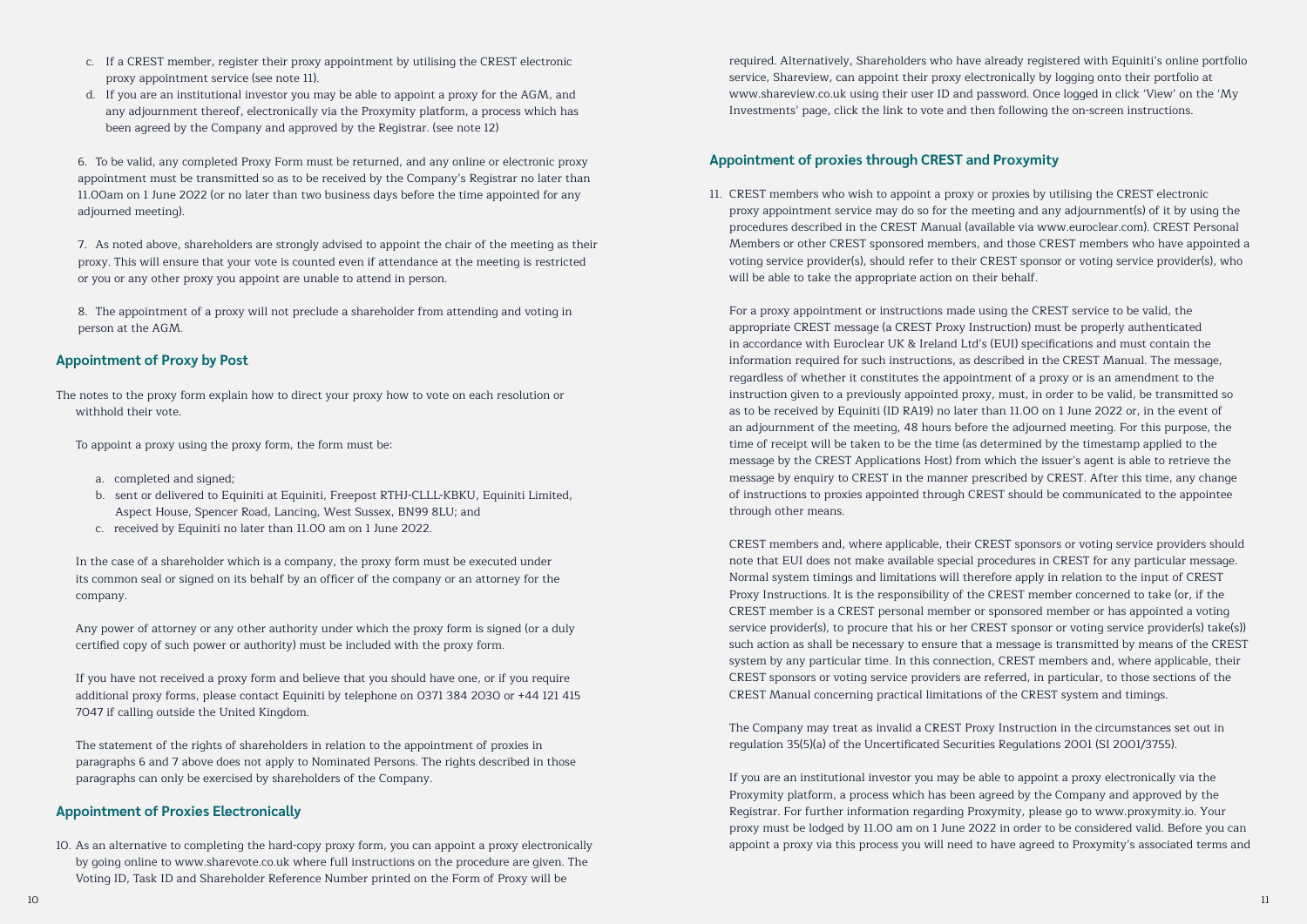conditions. It is important that you read these carefully as you will be bound by them and they will govern the electronic appointment of your proxy.

12. If you are an institutional investor you may be able to appoint a proxy for the AGM, and any adjournment thereof, electronically via the Proxymity platform, a process which has been agreed by the Company and approved by the Registrar. For further information regarding Proxymity, please go to www.proxymity.io. Your proxy must be lodged by 11:00am on 1 June 2022 in order to be considered valid. Before you can appoint a proxy via this process you will need to have agreed to Proxymity's associated terms and conditions. It is important that you read these carefully as you will be bound by them and they will govern the electronic appointment of your proxy.

#### **Appointment of proxy by joint members**

13. In the case of joint holders, where more than one of the joint holders completes a proxy appointment, only the appointment submitted by the most senior holder will be accepted. Seniority is determined by the order in which the names of the joint holders appear in the Company's register of members in respect of the joint holding (the first-named being the most senior).

#### **Changing proxy instructions**

14. Shareholders may change proxy instructions by submitting a new proxy appointment. Note that the cut-off time for receipt of proxy appointments also applies in relation to amended instructions; any amended proxy appointment received after the relevant cut-off time will be disregarded.

Where you have appointed a proxy using the hard-copy proxy form and would like to change the instructions using another hard-copy proxy form, please Equiniti by telephone on 0371 384 2030 or +44 121 415 7047 if calling outside the United Kingdom.

If you submit more than one valid proxy appointment, the appointment received last before the latest time for the receipt of proxies will take precedence.

### **Termination of proxy appointment**

15. A shareholder may terminate a proxy instruction, but to do so you will need to inform the Company in writing by:

Sending a signed hard copy notice clearly stating your intention to revoke your proxy appointment to Equiniti, Freepost RTHJ-CLLL-KBKU, Equiniti Limited, Aspect House, Spencer Road, Lancing, West Sussex, BN99 8LU. In the case of a shareholder which is a company, the revocation notice must be executed under its common seal or signed on its behalf by an officer of the company or an attorney for the company. Any power of attorney or any other authority under which the revocation notice is signed (or a duly certified copy of such power or authority) must be included with the revocation notice.

The revocation notice must be received by Equiniti no later than 11.00 am on 1 June 2022.

If you attempt to revoke your proxy appointment but the revocation is received after the time specified, your original proxy appointment will remain valid unless you attend the meeting and vote in person.

Appointment of a proxy does not preclude you from attending the meeting and voting in person. If you have appointed a proxy and attend the meeting in person, your proxy appointment will automatically be terminated.

### **Corporate Representatives**

a. if they purport to exercise the power in the same way as each other, the power is treated

- 16. A corporation that is a shareholder can appoint one or more corporate representatives who may exercise, on its behalf, all its powers as a shareholder provided that they do not do so in relation to the same shares:
	- as exercised in that way; and
	- b. in other cases, the power is treated as not exercise.
- 17. As noted above, corporations are strongly advised to appoint the chair of the meeting as their proxy. This will ensure that your vote is counted even if attendance at the meeting is restricted or any other proxy that is appointed is unable to attend in person.

## **Issued Shares and Total Voting Rights**

18. As of 5 May 2022 (the latest practicable date before publication of this notice), the Company's issued share capital consists of 33,055,776 ordinary shares of £0.05 each. Each ordinary share carries the right to one vote at a general meeting of the Company and, therefore, the total number of voting rights in the Company as of 5 May 2022 is 33,055,776.

The Company's website will include information on the number of shares and voting rights.

### **Questions at the meeting**

19. We will be offering shareholders the opportunity to submit questions in advance of the meeting by emailing investorrelations@kooth.com The question facility will not constitute attendance or participation on the part of the shareholder in the legal proceedings of the meeting.

Any shareholder attending the meeting has the right to ask questions. If multiple questions on the same topic are received in advance, the Chair may choose to provide a single answer to address shareholder queries on the same topic.

The Company must answer any question you ask relating to the business being dealt with at the meeting unless:

a. Answering the question would interfere unduly with the preparation for the meeting or involve the disclosure of confidential information.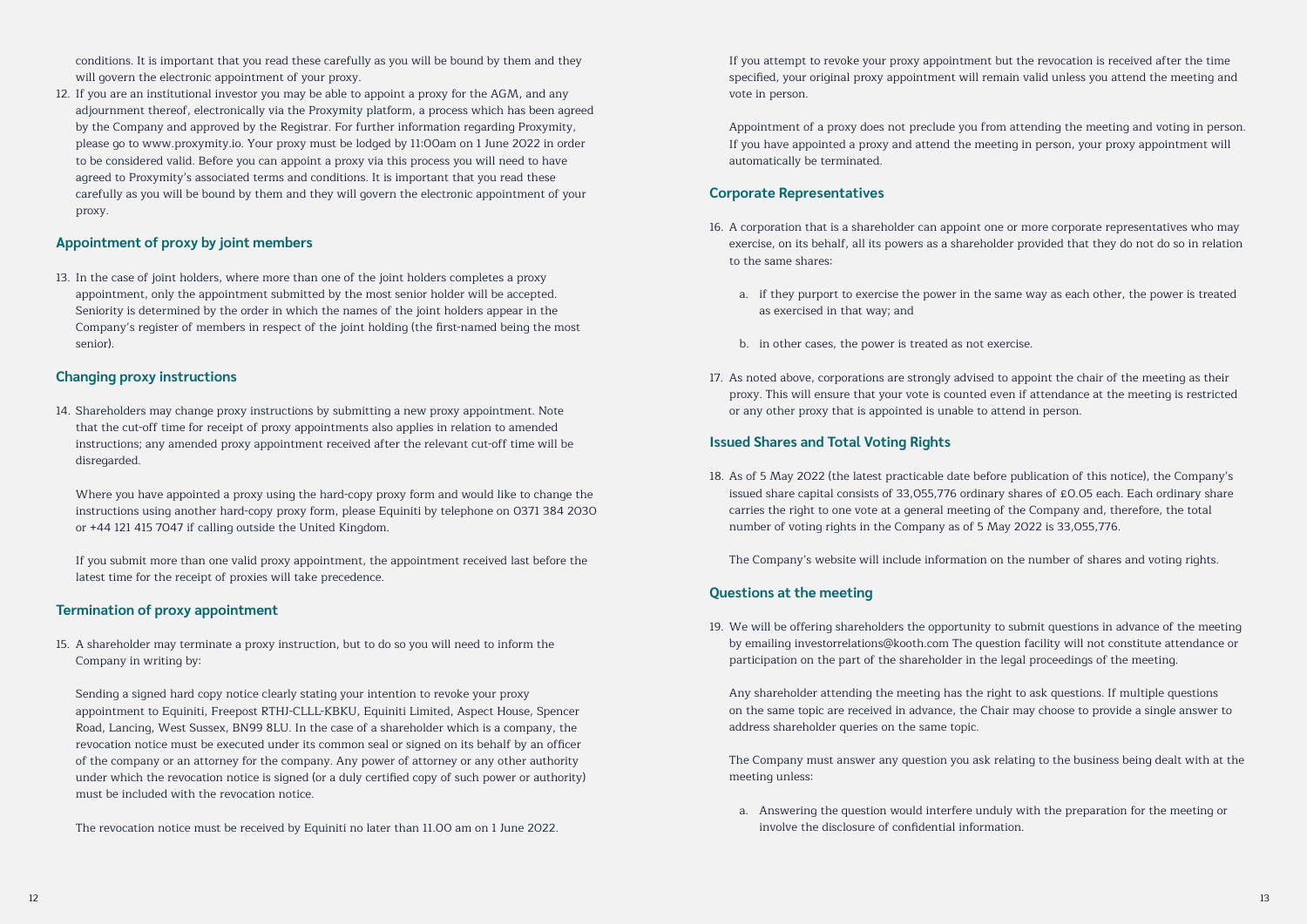- b. The answer has already been given on a website in the form of an answer to a question.
- c. It is undesirable in the interests of the Company or the good order of the meeting that the question be answered.

If you attend the meeting in person, you may be included in the recording of the meeting. Please note that this recording is solely for the purposes of creating a transcript of the meeting and will not be publicly available.

#### **Nominated Persons**

- 20. The statement of the rights of shareholders in relation to the appointment of proxies in note 4 does not apply to nominated persons. The rights described in this note can only be exercised by the shareholders of the company. If you are a person who has been nominated under section 146 of the Companies Act 2006 to enjoy information rights **(Nominated Person)**:
	- a. You may have a right under an agreement between you and the shareholder of the Company who has nominated you to have information rights **(Relevant Shareholder)** to be appointed or to have someone else appointed as a proxy for the meeting.
	- b. If you either do not have such a right or if you have such a right but do not wish to exercise it, you may have a right under an agreement between you and the Relevant Shareholder to give instructions to the Relevant Shareholder as to the exercise of voting rights.
	- c. Your main point of contact in terms of your investment in the Company remains the Relevant Shareholder (or, perhaps, your custodian or broker) and you should continue to contact them (and not the Company) regarding any changes or queries relating to your personal details and your interest in the Company (including any administrative matters). The only exception to this is where the Company expressly requests a response from you.

#### **Voting Results**

21. The results of the voting at the AGM will be announced through a Regulatory Information Service and will appear on the Company's website (https://investors.kooth.com/documents/) following the AGM.

#### **Documents on Display**

- 22. A copy of this Notice, and other information required by Section 311A of the Companies Act 2006, can be found at https://investors.kooth.com/documents/.
- 23. Copies of the following documents will be available for inspection at the registered office of the Company during normal business hours until the date of the AGM, and at the place of the meeting from at least 15 minutes prior to the meeting until its conclusion:
- Executive directors' service contracts; and
- Non-executive directors' letters of appointment.

So that appropriate arrangements can be made for shareholders wanting to inspect documents, we request that shareholders contact the Company Secretary by email (at clients@almondco. uk) in advance of any visit to ensure that access can be arranged. Any such access will be subject to health and safety requirements, and any limits on gathering and social distancing and any other measures imposed or recommended by the UK Government.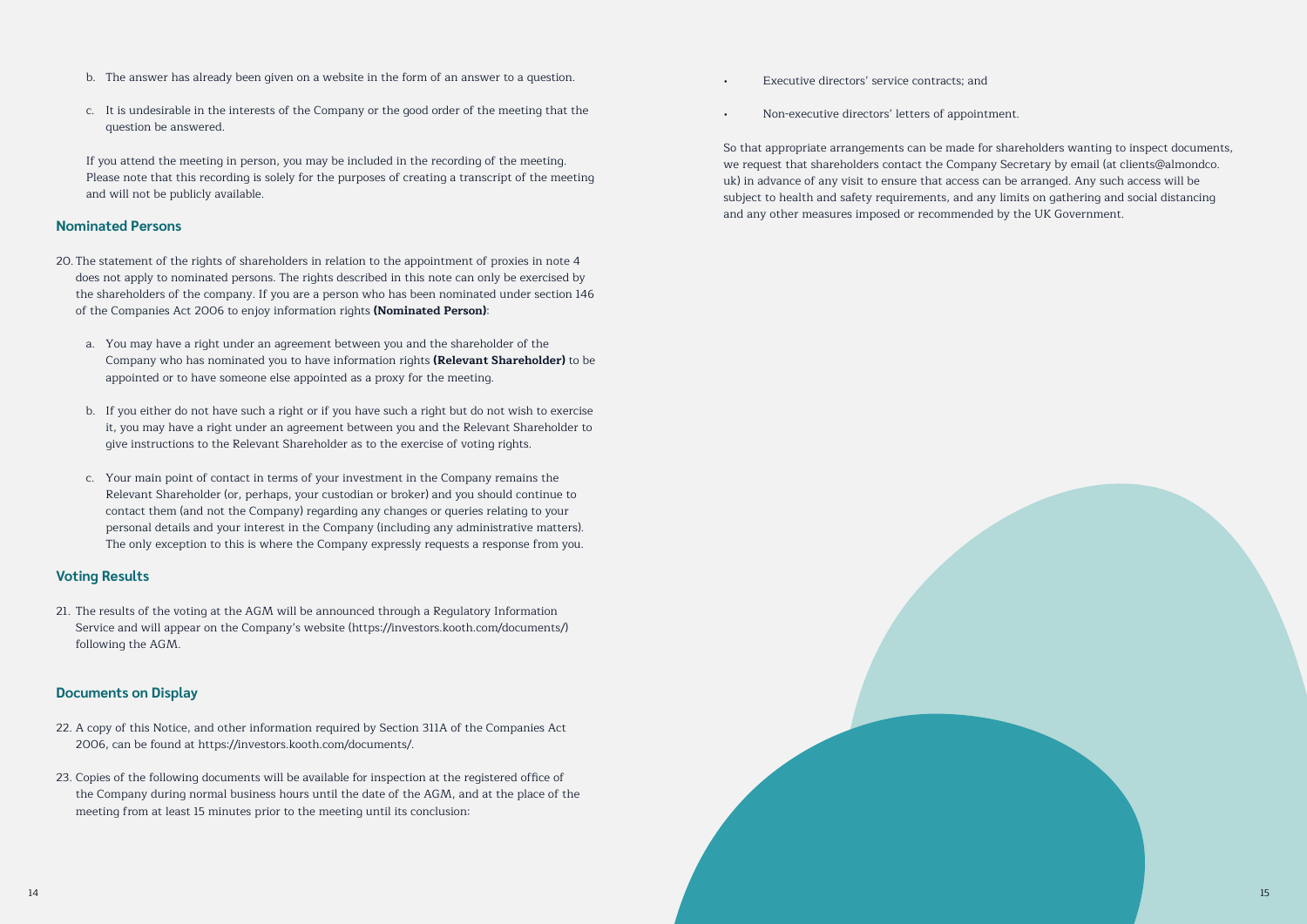# **Explanatory notes to the Notice of Annual General Meeting**

Dear Shareholders,

In the following notes, references to the "current issued share capital" of the Company are to the 33,055,776 ordinary shares of £0.05 each in the capital of the Company in issue as at the close of business on 5 May 2022 (being the latest practicable date prior to the publication of this document).

#### **Resolution 1: To receive the financial statements and directors' reports**

This resolution deals with the receipt and adoption of the accounts of the Company and the reports of the directors and auditors of the Company for the year ended 31 December 2021.

#### **Resolutions 2 and 3: Reappointment and remuneration of auditors**

The Company is required to appoint auditors at each annual general meeting, to hold office until the next such meeting at which accounts are presented. Resolution 2 proposes the reappointment of the Company's existing auditors, Grant Thornton (UK) LLP.

Resolution 3 proposes that the Board be authorised to determine the auditors' remuneration.

### **Resolutions 4 to 9 (inclusive): Re-appointment of directors**

The Company's articles of association require all directors to retire and offer themselves for reelection.

Biographical details of the directors who are offering themselves for re-election at the meeting are set out in the enclosed annual report and accounts and appear on the Company's website. Having considered the performance of and the contribution made by each of the directors, the board of directors remains satisfied that their performance remains effective and that they each continue to demonstrate commitment to their roles.

As such, the directors recommend their re-election under resolutions 4 to 9 (inclusive).

## **Resolution 10: Authority to allot relevant securities**

The Company requires the flexibility to allot shares from time to time. Under the Act, the directors require authority to allot shares from the Company's shareholders (save in respect of shares issued pursuant to employee share schemes).

Resolution 10 would grant this authority (until the next annual general meeting or unless such authority is revoked or renewed prior to such time) by authorising the directors (pursuant to section 551 of the Companies Act) to allot relevant securities up to an aggregate nominal amount equal to approximately one third of the current issued share capital of the Company (or approximately two-thirds of the current issued share capital in connection with a rights issue

or other pro rata issue to the shareholders). The directors consider these powers desirable due to the flexibility they give. The directors currently have no plans to allot relevant securities, but the directors believe it is in the interests of the Company for the directors to be granted this authority, to enable the directors to take advantage of appropriate opportunities which may arise in the future.

# **Resolution 11: Disapplication of statutory pre-emption rights**

Resolution 11 seeks to disapply the pre-emption rights provisions of section 561 of the Companies Act 2006 in respect of the allotment of equity securities for cash pursuant to rights issues and other pre-emptive issues, and in respect of other issues of equity securities for cash up to an aggregate nominal value which equates to approximately 10 per cent. of the current issued share capital of the Company.

If given, this power will expire at the same time as the authority referred to in resolution 10. The directors consider the power provided by this resolution desirable due to the flexibility it provides. The directors have no present intention of issuing any equity securities for cash pursuant to the disapplication proposed under resolution 11.

## **Resolution 12: Authority to purchase Company's own shares**

If passed, this resolution will grant the Company authority for a period of up to fifteen months after the date of passing of the resolution to buy its own shares in the market. The resolution limits the number of shares that may be purchased to 10 per cent. of the current issued share capital of the Company. The price per ordinary share that the Company may pay is set at a minimum amount (excluding expenses) of £0.05 per ordinary share and a maximum amount (excluding expenses) of the higher of: (i) 5 per cent. over the average of the previous five business days'; middle market prices; and (ii) the price stipulated by Article 3(2) of Delegated Regulation (EU) 2016/1052 of 8 March 2016 relating to the conditions applicable to buy-back programmes and stabilisation measures (being the higher of the price of the last independent trade and the highest current independent bid on the trading venue where the purchase is carried out). This authority will expire at the same time as the authority referred to in resolution 10 and will only be exercised if market conditions make it advantageous to do so.

The directors are of the opinion that it would be advantageous for the Company to have the flexibility to purchase its own shares should such action be deemed appropriate by the directors. The directors have no present intention of exercising the authority to purchase the Company's ordinary shares but will keep the matter under review, taking into account the financial resources of the Company, the Company's share price, future investment opportunities

and the overall position of the Company. The authority will be exercised only if the directors believe that to do so would result in an increase in earnings per share and would be in the interests of shareholders generally. Shares purchased would either be cancelled and the number of shares in issue reduced accordingly or held as treasury shares.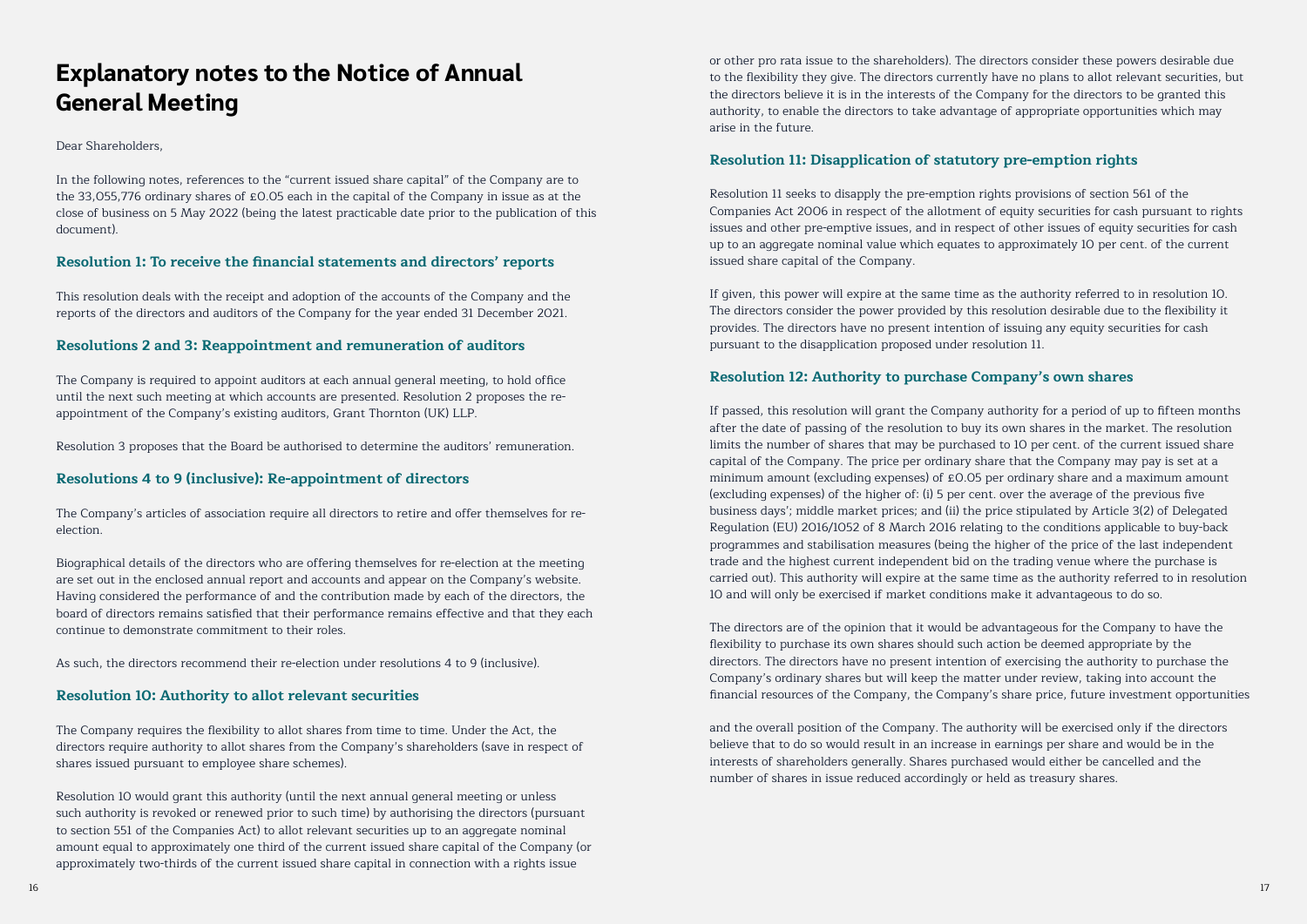